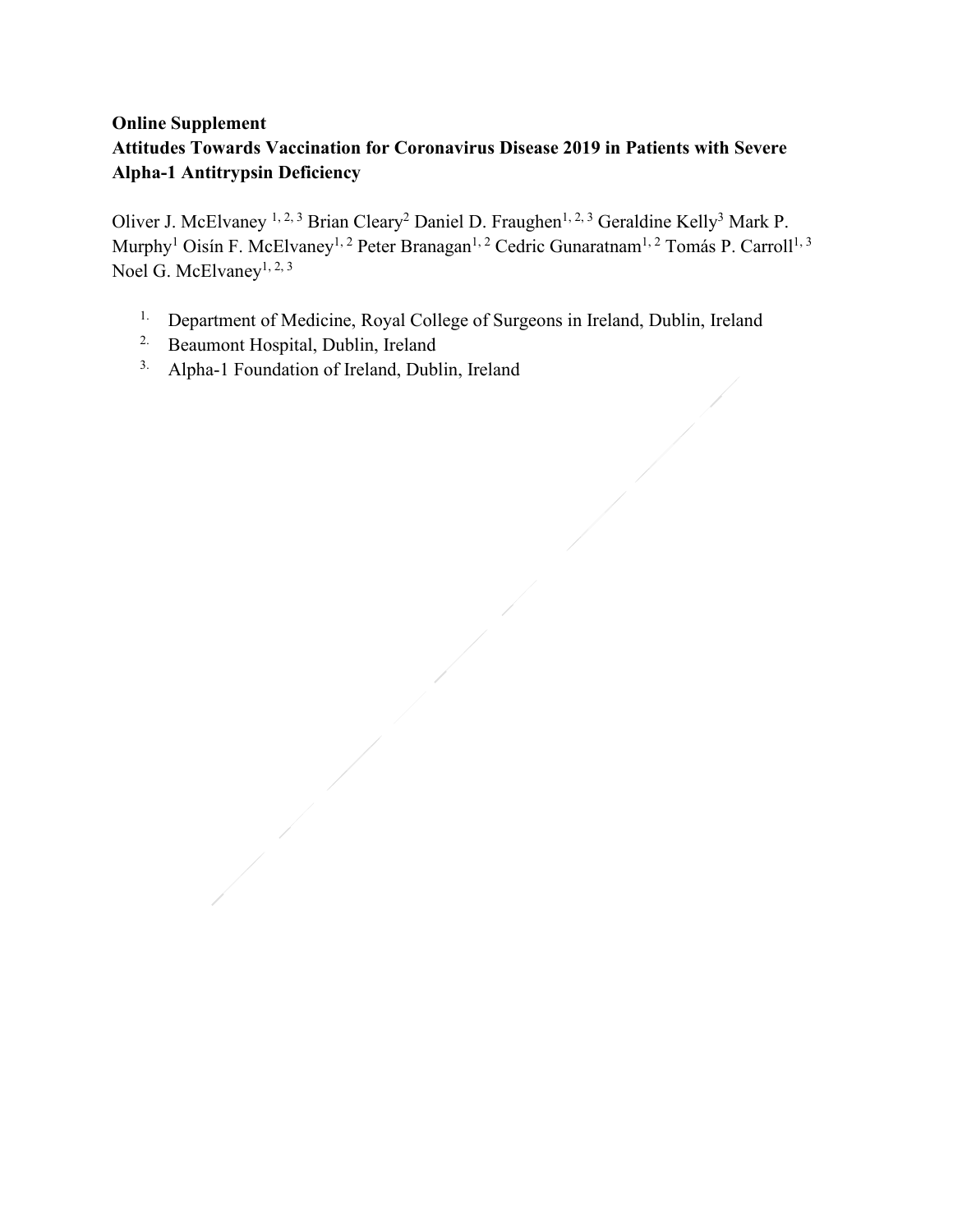| <b>Table of contents</b>                                                     | Page |
|------------------------------------------------------------------------------|------|
| Acknowledgements                                                             | 2    |
| Reasons for declining the offer of vaccination with ChAdOx1 nCoV-19          |      |
| Counseling at time of vaccine offer                                          |      |
| Supplementary tables                                                         |      |
| Table S1. Reasons for declining an initial offer of vaccination with ChAdOx1 |      |
| $nCoV-19$                                                                    |      |
| Table S2. Individual percentage values for vaccine motivation data presented |      |
| in main manuscript                                                           |      |
| Table S3. Individual percentage values for vaccine hesitancy data presented  | 5    |
| in main manuscript                                                           |      |
| Table S4. Breakdown of cohort sizes by age and sex                           | 6    |
| Supplementary figures                                                        |      |
| Figure S1. Vaccine preferences in the cohorts.                               |      |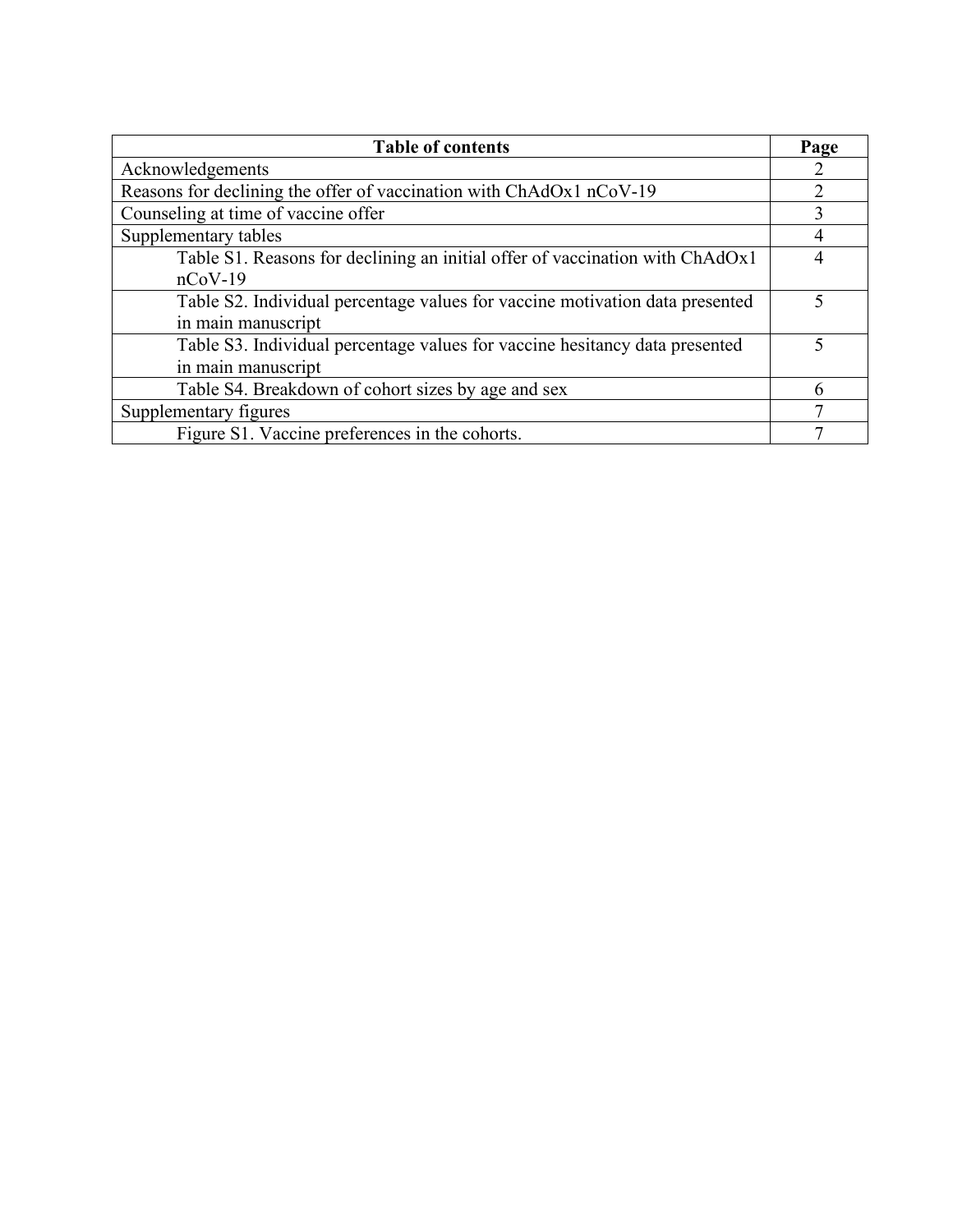#### *Acknowledgements*

We thank the study participants for engaging with this project, Beaumont Hospital Ethics Committee (BHEC) for their input regarding the study protocol and questionnaire, and the healthcare provider colleagues who facilitated the study on a goodwill basis.

#### *Reasons for declining the offer of vaccination with ChAdOx1 nCoV-19*

Although the number of patients who declined the offer of vaccination with ChAdOx1 nCoV-19 was small (9 patients with Pi\*ZZ AATD, 14 patients with Pi\*MM COPD), the reasons for declining provided by these patients do provide some insights into the decision-making process. Of the 9 patients with Pi\*ZZ AATD who declined, 7 were female, of whom 5 were of reproductive age. While none of the Pi\*ZZ females surveyed considered it to be their reason for declining a vaccine, 4 said they would consider a COVID-19 vaccine to be potentially unsafe in pregnancy. Of the 14 Pi\*MM COPD patients who declined a vaccine, 8 were female. The primary reason for declining the offer of vaccination, along with additional reasons (if any), are provided in Table S3 below. At the time of writing, 2 of these patients (both Pi\*MM COPD) have died following hospitalization for COVID-19, while the remainder have remained unvaccinated.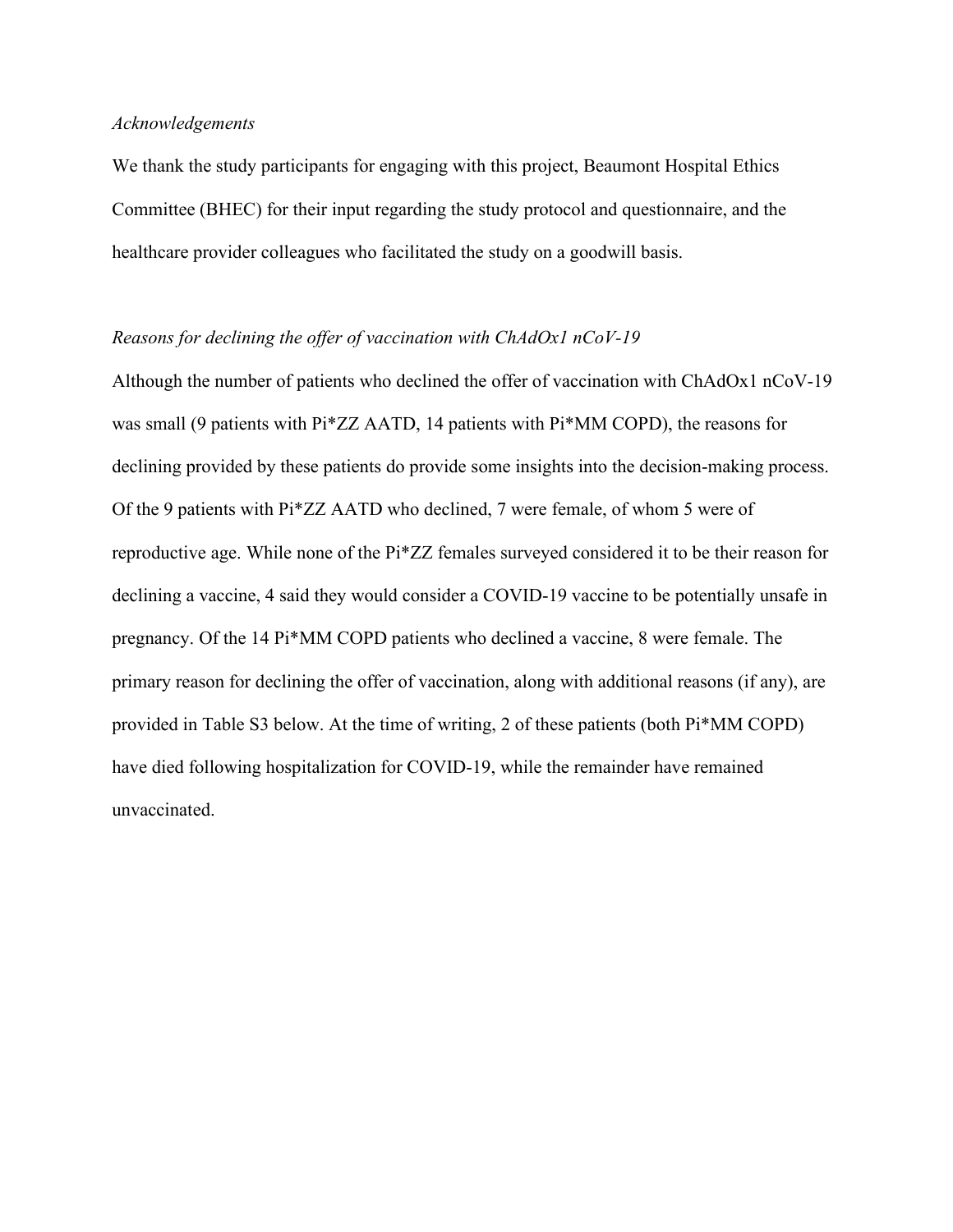*Counseling at time of vaccine offer*

All prospective study participants received counseling regarding the COVID-19 vaccine, using a standardized template provided by the Health Service Executive (HSE) of Ireland. This material is available via the following links:

<https://www2.hse.ie/screening-and-vaccinations/covid-19-vaccine/vaccine-types/> <https://www2.hse.ie/screening-and-vaccinations/covid-19-vaccine/side-effects/> [https://www.hse.ie/eng/services/covid-19-resources-and-translations/covid-19-vaccine](https://www.hse.ie/eng/services/covid-19-resources-and-translations/covid-19-vaccine-materials/covid-19-vaccine-materials.html)[materials/covid-19-vaccine-materials.html](https://www.hse.ie/eng/services/covid-19-resources-and-translations/covid-19-vaccine-materials/covid-19-vaccine-materials.html)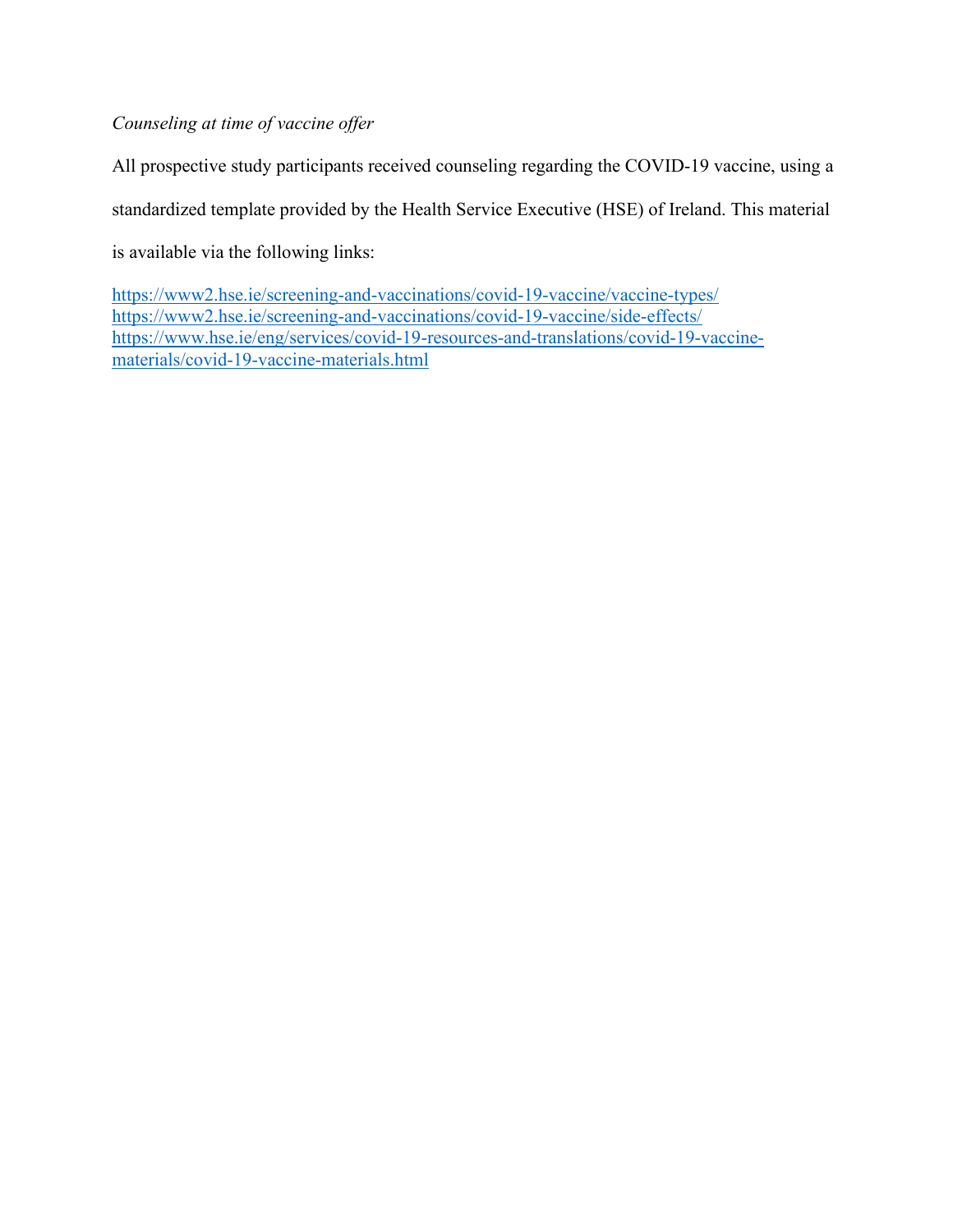**Supplementary tables**

| Table S1. Reasons for declining an initial offer of vaccination with ChAdOx1 nCoV-19 |                      |     |                           |                                           |                        |
|--------------------------------------------------------------------------------------|----------------------|-----|---------------------------|-------------------------------------------|------------------------|
|                                                                                      | <b>Diagnosis</b>     | Age | <b>Sex</b>                | Primary reason                            | Other reasons          |
| D1                                                                                   | Pi*ZZ AATD           | 26  | $\boldsymbol{\mathrm{F}}$ | Did not trust overall safety profile      | Personal inconvenience |
| D2                                                                                   | Pi*ZZ AATD           | 36  | $\overline{F}$            | Specific concern regarding risk of        | None                   |
|                                                                                      |                      |     |                           | thrombosis                                |                        |
| D <sub>3</sub>                                                                       | Pi*ZZ AATD           | 49  | M                         | Preferred to wait for                     | None                   |
|                                                                                      |                      |     |                           | BioNTech/Pfizer vaccine                   |                        |
| D <sub>4</sub>                                                                       | Pi*ZZ AATD           | 55  | M                         | Prior vaccine-associated AE               | None                   |
| D <sub>5</sub>                                                                       | Pi*ZZ AATD           | 43  |                           | Did not trust overall safety profile      | None                   |
| D <sub>6</sub>                                                                       | Pi*ZZ AATD           | 29  | ${\bf F}$                 | Did not believe ChAdOx1 nCoV-             | Specific concerns      |
|                                                                                      |                      |     |                           | 19 was effective                          | regarding risk of sore |
|                                                                                      |                      |     |                           |                                           | arm                    |
| D7                                                                                   | Pi*ZZ AATD           | 18  | ${\bf F}$                 | Considered getting COVID-19 to            | Distrust of            |
|                                                                                      |                      |     |                           | be preferable/more effective              | government/health      |
|                                                                                      |                      |     |                           |                                           | authorities            |
| D <sub>8</sub>                                                                       | Pi*ZZ AATD           | 36  | $\mathbf{F}$              | Did not believe COVID-19                  | None                   |
|                                                                                      |                      |     |                           | vaccines in general were effective        |                        |
| D <sub>9</sub>                                                                       | Pi*ZZ AATD           | 24  | ${\bf F}$                 | Did not trust overall safety profile      | Did not believe        |
|                                                                                      |                      |     |                           |                                           | ChAdOx1 nCoV-19 was    |
|                                                                                      |                      |     |                           |                                           | effective              |
| D10                                                                                  | $Pi*MM$              | 68  | ${\bf F}$                 | Personal inconvenience                    | None                   |
|                                                                                      | <b>COPD</b>          |     |                           |                                           |                        |
| D11                                                                                  | Pi*MM                | 54  | $\mathbf{F}$              | Concerns regarding future                 | None                   |
|                                                                                      | <b>COPD</b>          |     |                           | consequences of vaccine                   |                        |
|                                                                                      |                      |     | $\mathbf{F}$              | (specifically cancer)                     |                        |
| D12                                                                                  | Pi*MM                | 60  |                           | Did not believe ChAdOx1 nCoV-             | None                   |
| D13                                                                                  | <b>COPD</b><br>Pi*MM | 65  | $\mathbf{F}$              | 19 was effective<br>Preferred to wait for | None                   |
|                                                                                      | <b>COPD</b>          |     |                           | BioNTech/Pfizer vaccine                   |                        |
| D14                                                                                  | Pi*MM                | 59  | M                         | Did not believe COVID-19                  | Distrust of            |
|                                                                                      | <b>COPD</b>          |     |                           | vaccines were effective                   | government/health      |
|                                                                                      |                      |     |                           |                                           | authorities            |
| D15                                                                                  | Pi*MM                | 66  | M                         | Specific concern regarding risk of        | None                   |
|                                                                                      | <b>COPD</b>          |     |                           | thrombosis                                |                        |
| D <sub>16</sub>                                                                      | Pi*MM                | 68  | M                         | Considered getting COVID-19 to            | Did not believe COVID- |
|                                                                                      | <b>COPD</b>          |     |                           | be preferable/more effective              | 19 vaccines in general |
|                                                                                      |                      |     |                           |                                           | were effective         |
| D17                                                                                  | Pi*MM                | 63  | M                         | Distrust of government/health             | None                   |
|                                                                                      | <b>COPD</b>          |     |                           | authorities                               |                        |
| D18                                                                                  | Pi*MM                | 67  | M                         | Prior vaccine-associated AE               | None                   |
|                                                                                      | <b>COPD</b>          |     |                           |                                           |                        |
| D <sub>19</sub>                                                                      | Pi*MM                | 58  | $\boldsymbol{\mathrm{F}}$ | Did not trust overall safety profile      | Did not believe COVID- |
|                                                                                      | <b>COPD</b>          |     |                           |                                           | 19 vaccines in general |
|                                                                                      |                      |     |                           |                                           | were effective         |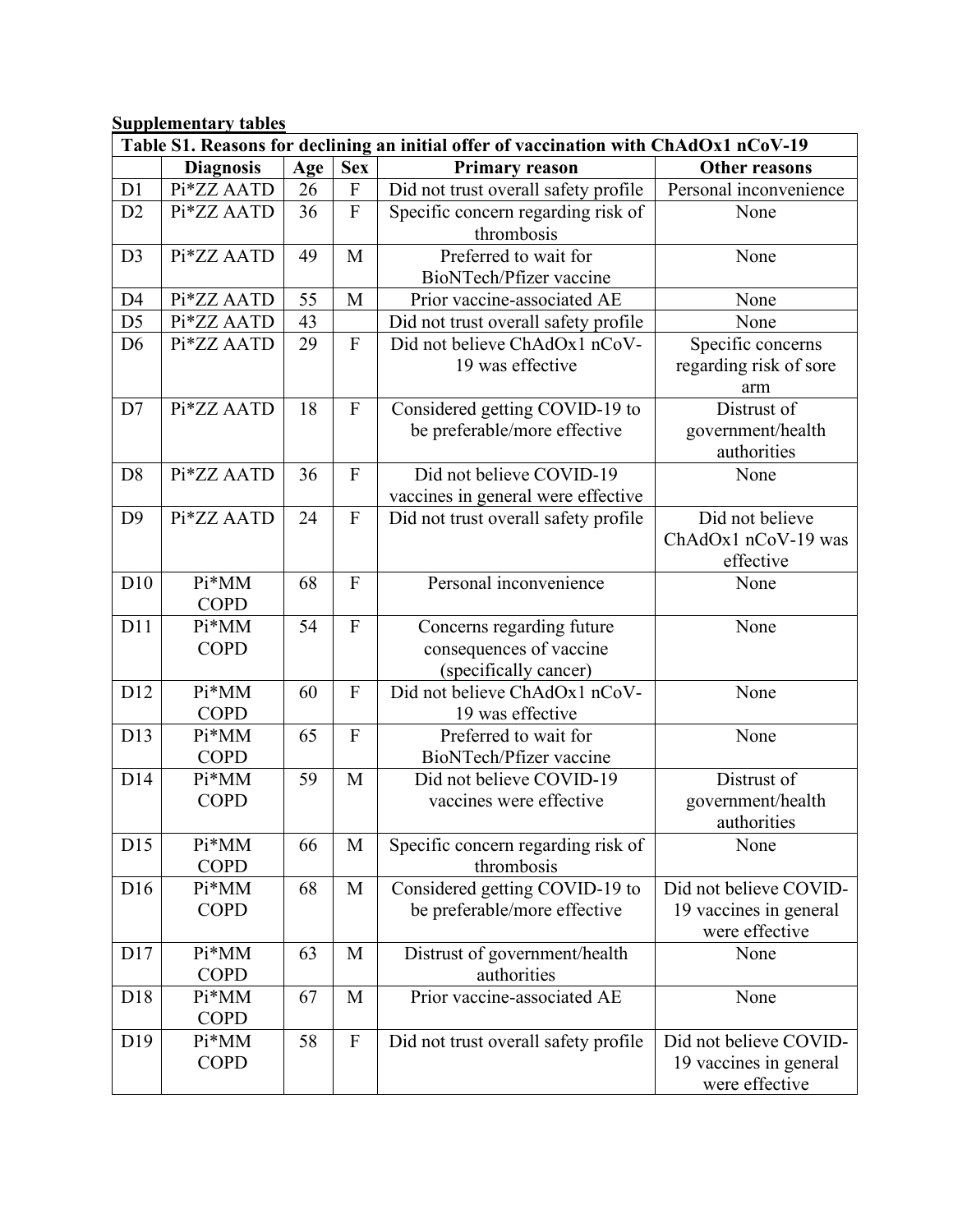| D <sub>20</sub> | $Pi*MM$     | 65 | F | Did not trust overall safety profile | None                  |
|-----------------|-------------|----|---|--------------------------------------|-----------------------|
|                 | <b>COPD</b> |    |   |                                      |                       |
| D21             | $Pi^*MM$    | 68 | М | Preferred to wait for                | None                  |
|                 | <b>COPD</b> |    |   | BioNTech/Pfizer vaccine              |                       |
| D <sub>22</sub> | $Pi^*MM$    | 61 | F | Specific concern regarding risk of   | Did not believe       |
|                 | <b>COPD</b> |    |   | thrombosis                           | ChAdOx1 nCoV-19 was   |
|                 |             |    |   |                                      | effective             |
|                 |             |    |   |                                      |                       |
|                 |             |    |   |                                      | Preferred to wait for |
|                 |             |    |   |                                      | BioNTech/Pfizer       |
|                 |             |    |   |                                      | vaccine               |
| D23             | $Pi*MM$     | 69 | F | Preferred to wait for                | None                  |
|                 | <b>COPD</b> |    |   | BioNTech/Pfizer vaccine              |                       |

Patients declining vaccine identified as D1, D2, etc.

M – male

F – female

AATD – alpha-1 antitrypsin deficiency

COPD – chronic obstructive pulmonary disease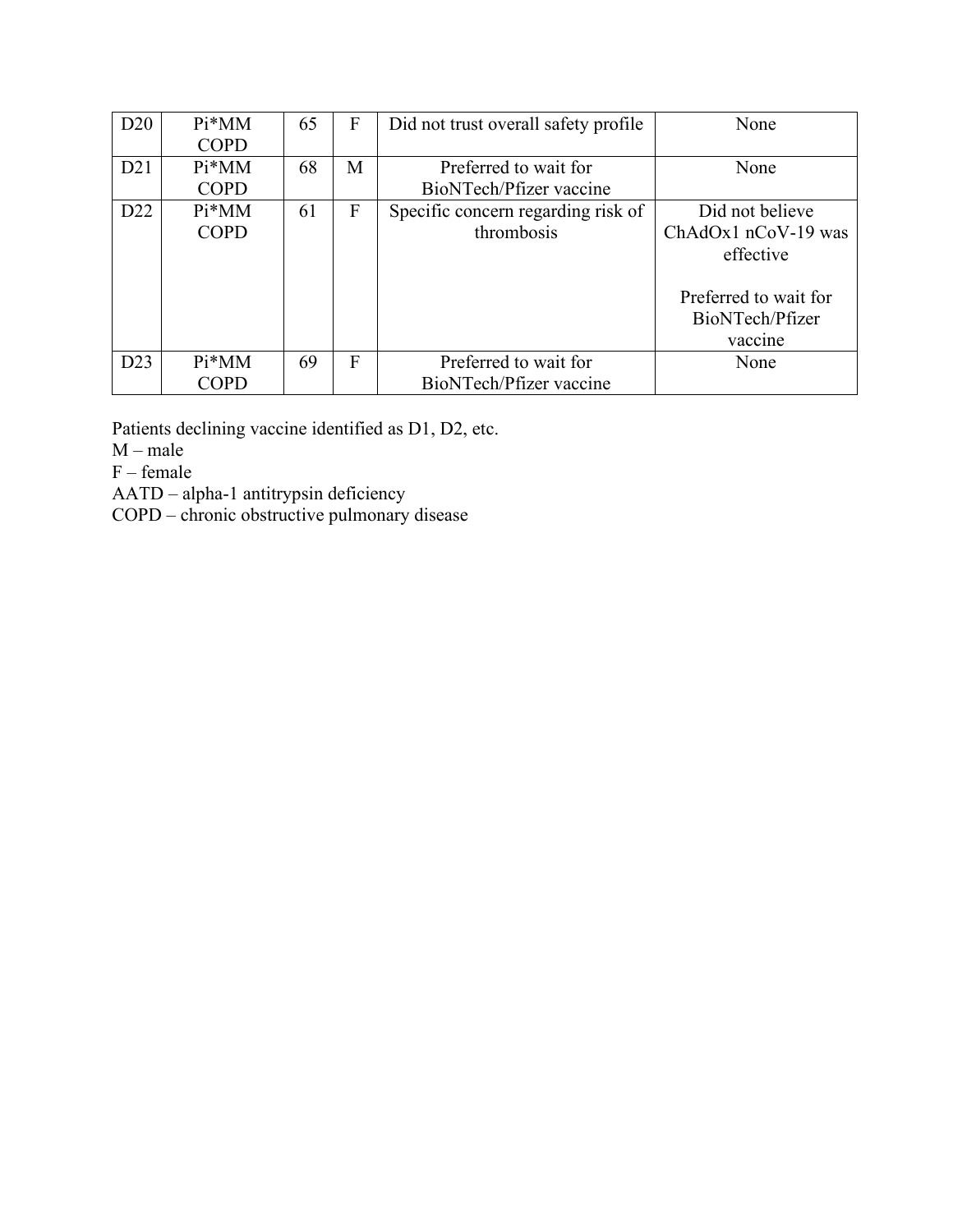**Table S2. Individual percentage values for vaccine motivation data presented in main manuscript**

| <b>Figure</b>  | Afraid of<br>severe<br>illness or<br>death | Want to<br>return to<br>work | Want to<br>socialize | Want to<br>travel | Afraid of<br>transmitting<br><b>SARS-CoV-</b> | Societal<br>pressures |
|----------------|--------------------------------------------|------------------------------|----------------------|-------------------|-----------------------------------------------|-----------------------|
| 1A             | 62                                         | 11                           | 12                   |                   |                                               |                       |
| 1B             | 60                                         |                              | 20                   |                   |                                               |                       |
| 1 <sup>C</sup> | 51                                         | 12                           | 21                   | n                 |                                               |                       |
| 2A             | 27                                         | 21                           | 27                   | 14                |                                               |                       |
| 2B             | 15                                         | 16                           | 34                   | 16                |                                               |                       |
| 3A             | 16                                         | 19                           | 36                   | 22                |                                               |                       |
| 3B             | 52                                         | 13                           |                      |                   | 10                                            |                       |

| Table S3. Individual percentage values for vaccine hesitancy data presented in main |            |  |  |
|-------------------------------------------------------------------------------------|------------|--|--|
| manuscript                                                                          |            |  |  |
| <b>Reason specified</b>                                                             | Percentage |  |  |
| Severe/prolonged AE                                                                 | 10         |  |  |
| Insufficient response to report of prior AE                                         | n          |  |  |
| Insufficient social incentive                                                       | 40         |  |  |
| Logistical difficulties                                                             |            |  |  |
| Need for future boosters                                                            |            |  |  |
| Lack of protection against escape variants                                          | 35         |  |  |

| Table S4. Breakdown of cohort sizes by age and sex |            |            |                  |  |  |
|----------------------------------------------------|------------|------------|------------------|--|--|
|                                                    | Pi*ZZ AATD | Pi*MM COPD | Non-lung disease |  |  |
|                                                    |            |            | controls         |  |  |
| Total number                                       | 170        | 150        | 140              |  |  |
|                                                    |            |            |                  |  |  |
| $<$ 50 years                                       | 81         | N/A        | 70               |  |  |
| Male                                               | 41         | N/A        | 36               |  |  |
| Female                                             | 40         | N/A        | 34               |  |  |
|                                                    |            |            |                  |  |  |
| $\geq 50$ years                                    | 89         | 150        | 70               |  |  |
| Male                                               | 46         | 78         | 35               |  |  |
| Female                                             | 43         | 72         | 35               |  |  |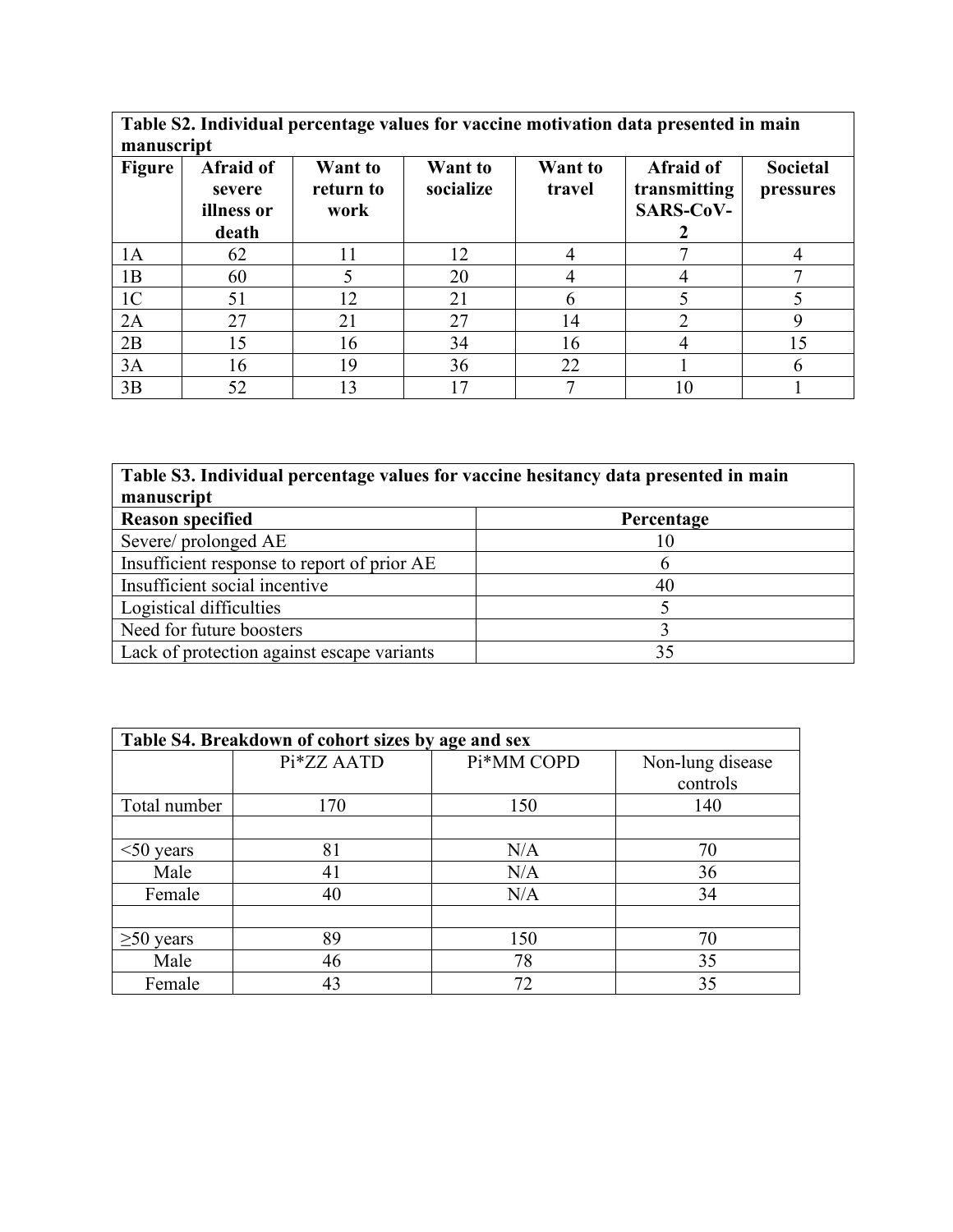### **Supplementary figures**



# **Figure S1. Vaccine preferences in the cohorts.**

Patients were asked to identify their preferred choice of vaccine prior to first-dose ChAdOx1 nCoV-19. In patients without lung disease (BNT162b2 =  $88\%$ ; ChAdOx1 nCoV-19 =  $8\%$ ; no preference = 4%; Panel A), Pi\*MM COPD (BNT162b2 = 81%; ChAdOx1 nCoV-19 = 7%; no preference = 12%; Panel B) and Pi\*ZZ AATD (BNT162b2 = 90%; ChAdOx1 nCoV-19 = 5%; no preference = 5%; Panel C), BNT162b2 was preferred to ChAdOx1 nCoV-19.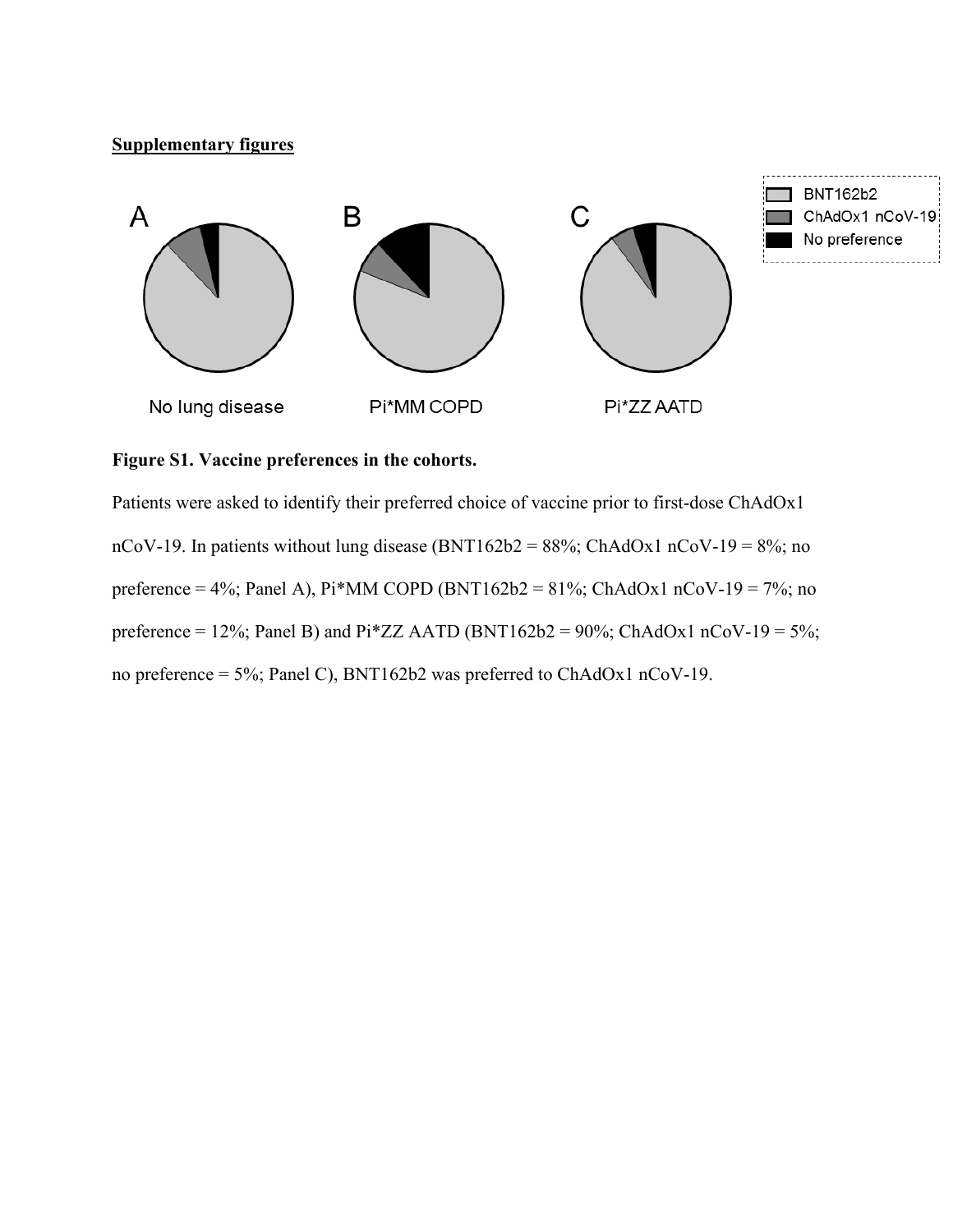### **Attitudes towards vaccination against COVID-19 in Irish patients – Participant questionnaire form**

Study lead – Oliver J. McElvaney MB, BCh, BAO, MRCPI, PhD

Study lead contact – [olivermcelvaney@rcsi.ie](mailto:olivermcelvaney@rcsi.ie)

Prior to administering questionnaire, confirm:

- Patient consent completed
- Date vaccination offer accepted
- Date of vaccination appointment
- Patient ID code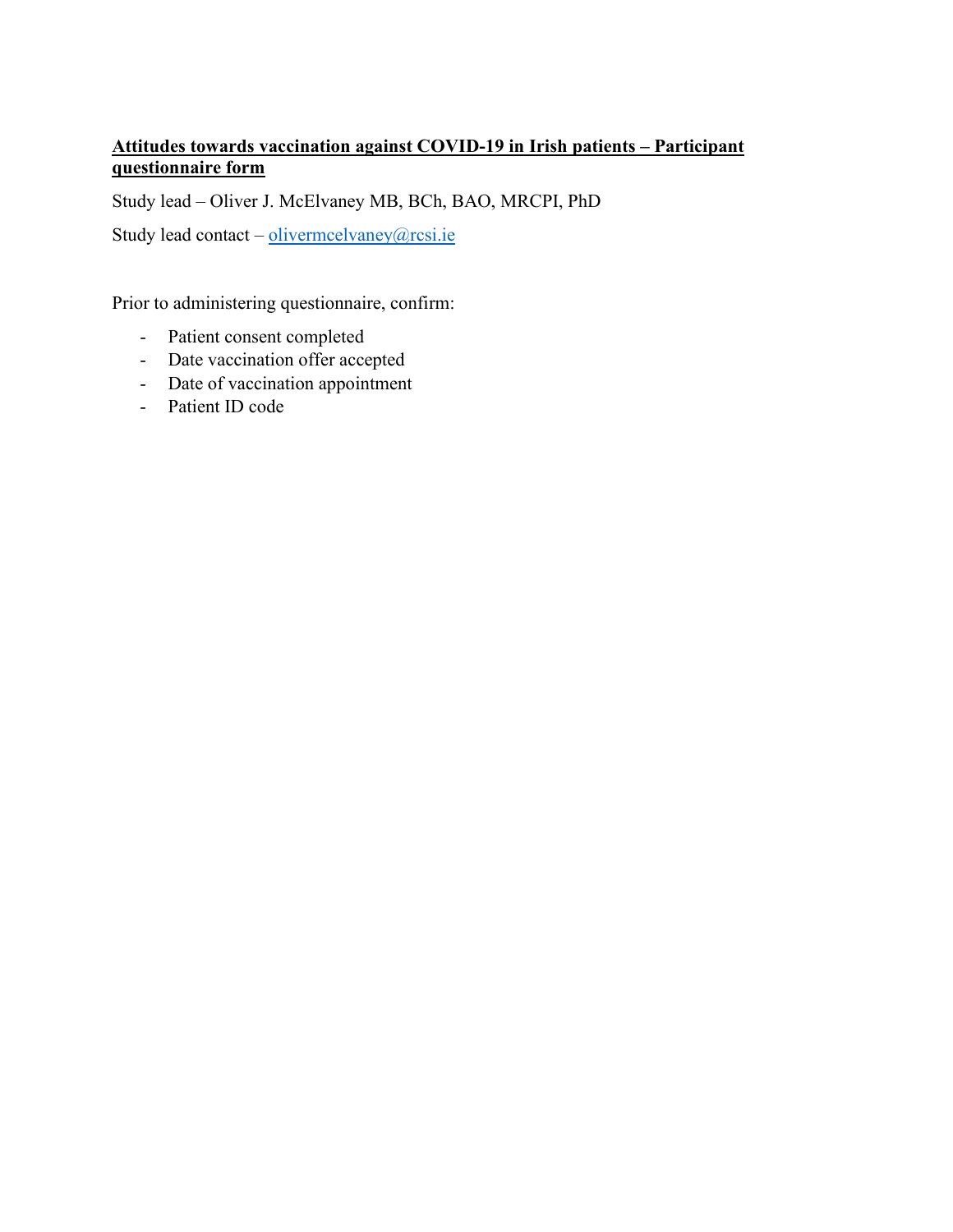Patient ID code

Thank you for completing the following survey. The information disclosed on this form will not be passed on to any third party, and you will not be identifiable based on it.

Please answer all questions truthfully. If you are unsure about the meaning of a question, you are encouraged to ask the study team member administering the survey to explain it further. However, the answers provided must be yours – members of the study team are not permitted to answer questions for you, or advise you on what answers to give.

You will previously have been consented to participate in this survey. You are free to withdraw your consent for the answers and information you provide to be used in the study analysis at any time. You are also entitled to remove your answers and information from the study database at any time.

NOTE: All questions marked with an asterisk (\*) are required. Questions that are not marked with an asterisk are optional.

#### **Section 1: Your basic details**

- 1. Please state your age in years in the box provided
- 2. Please select your sex
	- Male

Female

Prefer not to say

- 3. Have you previously been diagnosed with SARS-CoV-2 or coronavirus disease 2019 (COVID-19)?
	- Yes No
- 4. Have you previously received a COVID-19 vaccine dose?
	- Yes
	- | No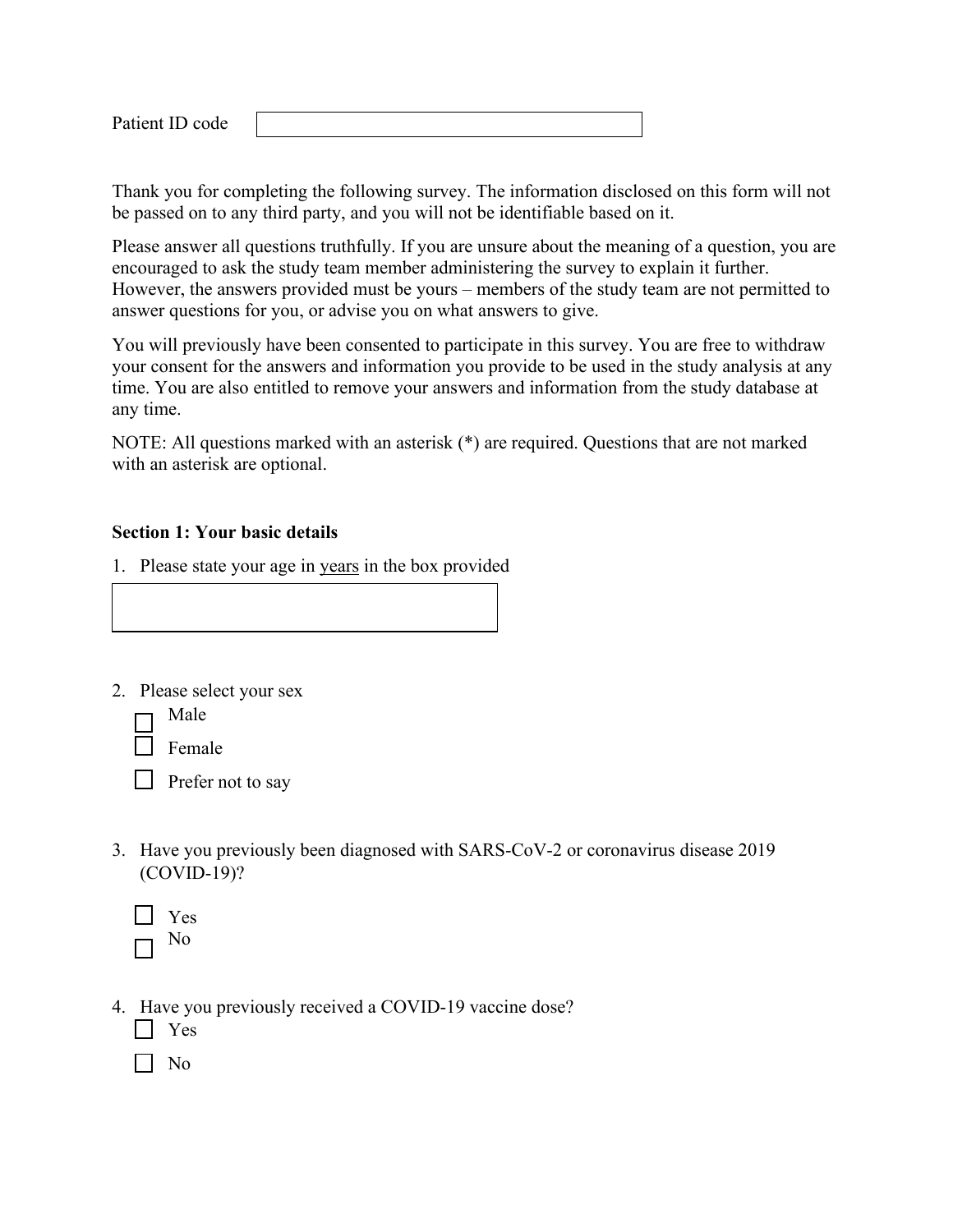### **Section 2: The COVID-19 vaccine offered to you**

There are currently two vaccines against COVID-19 that are licensed for use in Ireland – ChAdOx1 nCoV-19 (AstraZeneca) and BNT162b2 (BioNTech/Pfizer). The type of COVID-19 vaccine available to a person in Ireland currently depends on their age and, in some cases, their medical history. You have recently accepted an offer of vaccination with ChAdOx1 nCoV-19 (AstraZeneca).

- 1. If given the choice, which of these two vaccines would you prefer to receive?
	- $\Box$  ChAdOx1 nCoV-19 (AstraZeneca)
	- BNT162b2 (BioNTech/Pfizer)
	- No preference
- 2. Are you satisfied with ChAdOx1 nCoV-19 (AstraZeneca) as your assigned vaccine?
	- $\mathbf{L}$ Yes
	- П. No
- 3. Do you believe the ChAdOx1 nCoV-19 (AstraZeneca) vaccine is safe?
	- **N** Yes
	- $\Box$  Not sure, but willing to proceed with vaccination anyway
	- $\Box$  No, but willing to proceed with vaccination anyway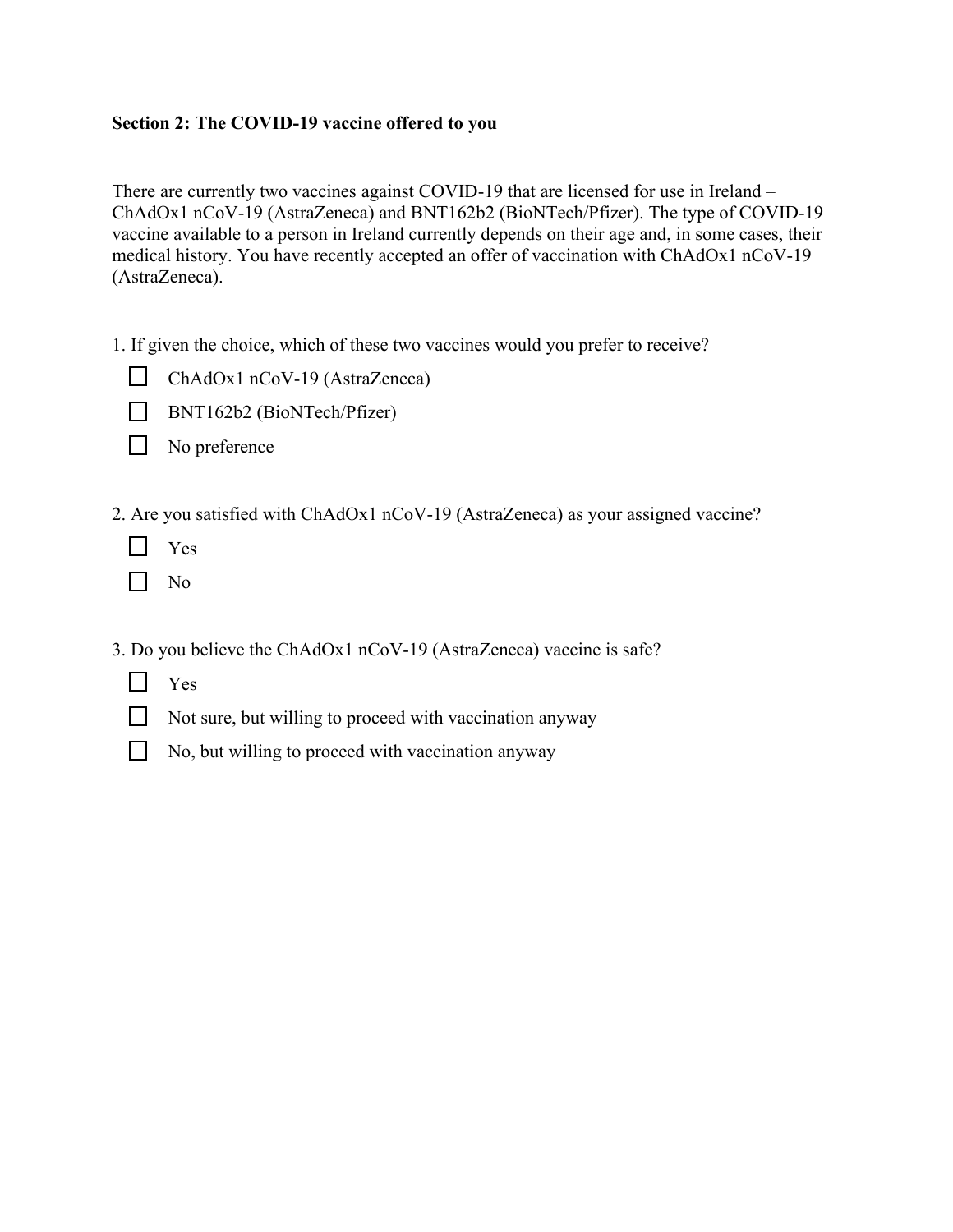# **Section 3: Your main reason for getting vaccinated**

What was the single most important factor motivating you to accept the offer of vaccination with ChAdOx1 nCoV-19 (AstraZeneca)?

### **NOTE: select only ONE answer**

| Afraid of severe illness or death due to COVID-19                             |
|-------------------------------------------------------------------------------|
| Want to return to work                                                        |
| Want to socialize                                                             |
| Want to travel                                                                |
| Afraid of transmitting SARS-CoV-2 to another person or more vulnerable person |
| Feel pressure from society to get vaccinated                                  |
| Other (please specify in the box provided)                                    |
|                                                                               |
|                                                                               |
|                                                                               |

† *For the purpose of this survey, "pressure from society" refers to pressure you may feel from your peers/social media/news outlets, and/or a fear of being judged by your peers*.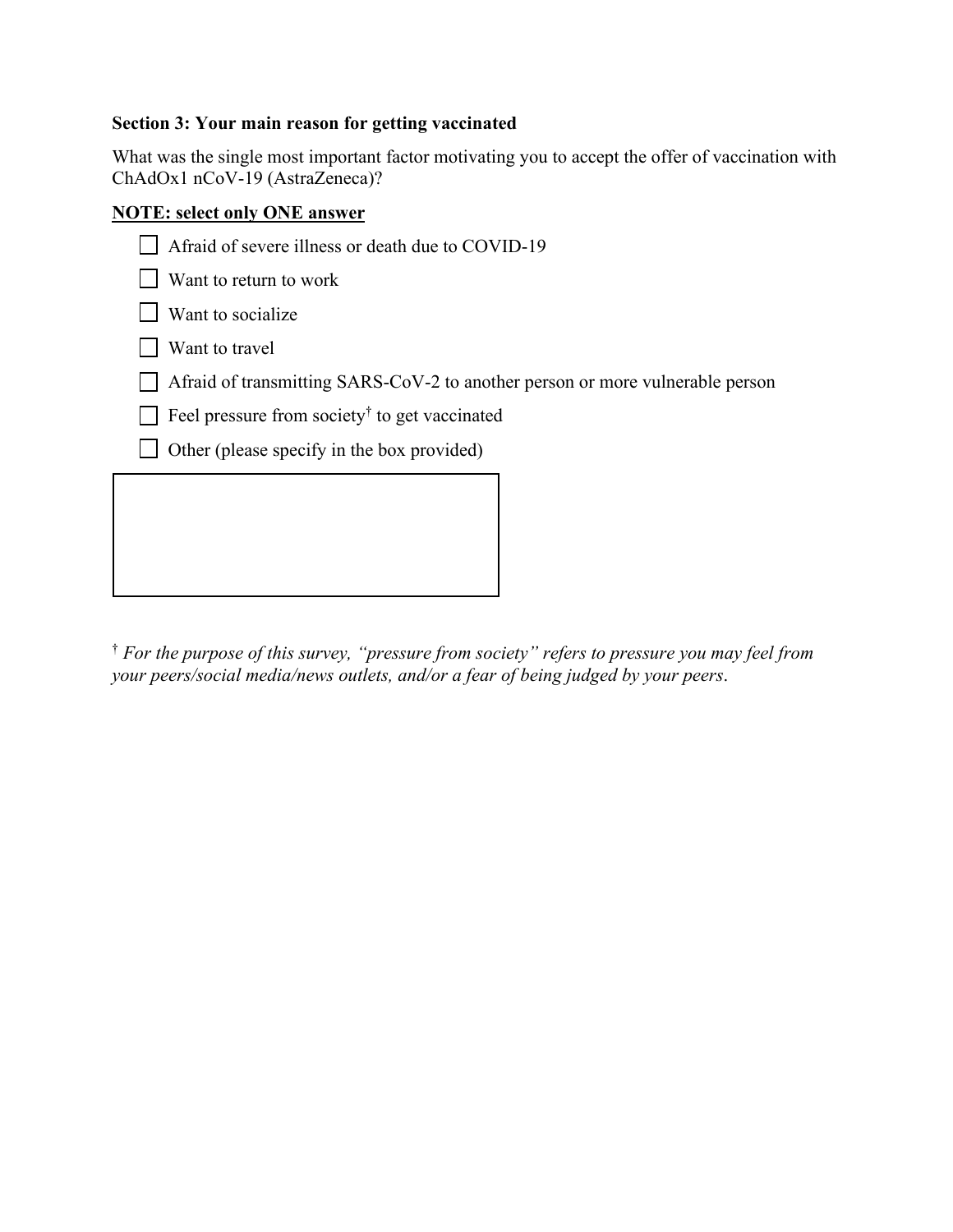# **Section 4: Other things you considered when making your decision**

You have already selected the factor that influenced/motivated your decision to get vaccinated the most. However, some people may be motivated (to a lesser degree) by multiple additional factors.

Please list any additional factors that motivated you in the box provided:

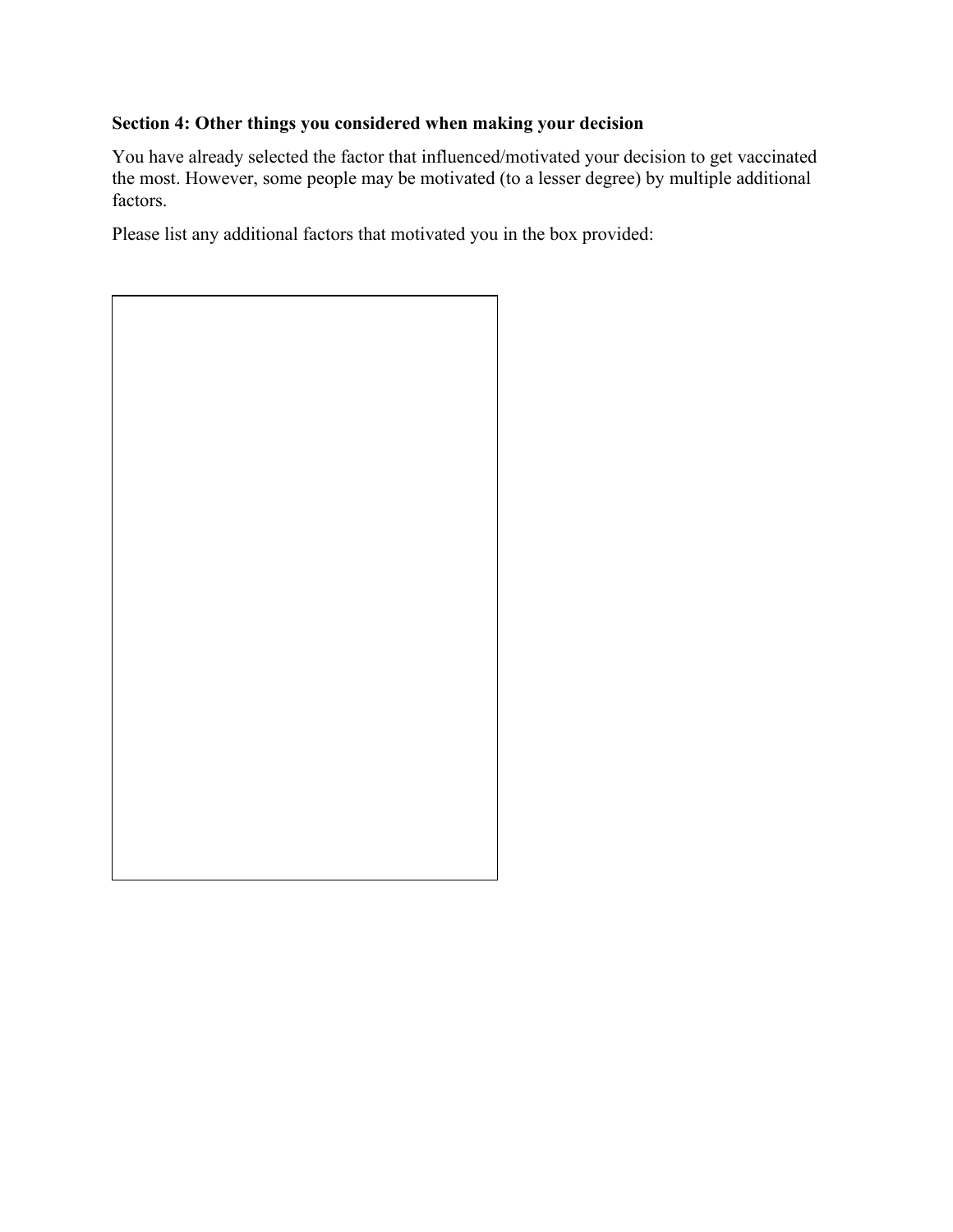#### **Section 5: How you felt when making your decision**

1. Did you feel pressure from your peers/social media/news outlets when making your decision to get vaccinated?\*

|--|--|

2. Did you fear being judged by your peers if you decided not to get vaccinated?\*

|--|--|

3. If you had a severe side-effect following a COVID-19 vaccine, would you feel comfortable reporting it?\*

|--|--|

4. If you had a severe side-effect following a COVID-19 vaccine, would you be afraid of being described as "anti-vaccine" for reporting it?\*

|--|--|

No

5. When making your decision to accept or decline vaccination with ChAdOx1 nCoV-19 (AstraZeneca), did you trust the information provided by the Irish government/Department of Health?\*

|--|--|

|--|--|

6. When making your decision to accept or decline vaccination with ChAdOx1 nCoV-19 (AstraZeneca), did you trust the information provided by the Health Service Executive (HSE)?\*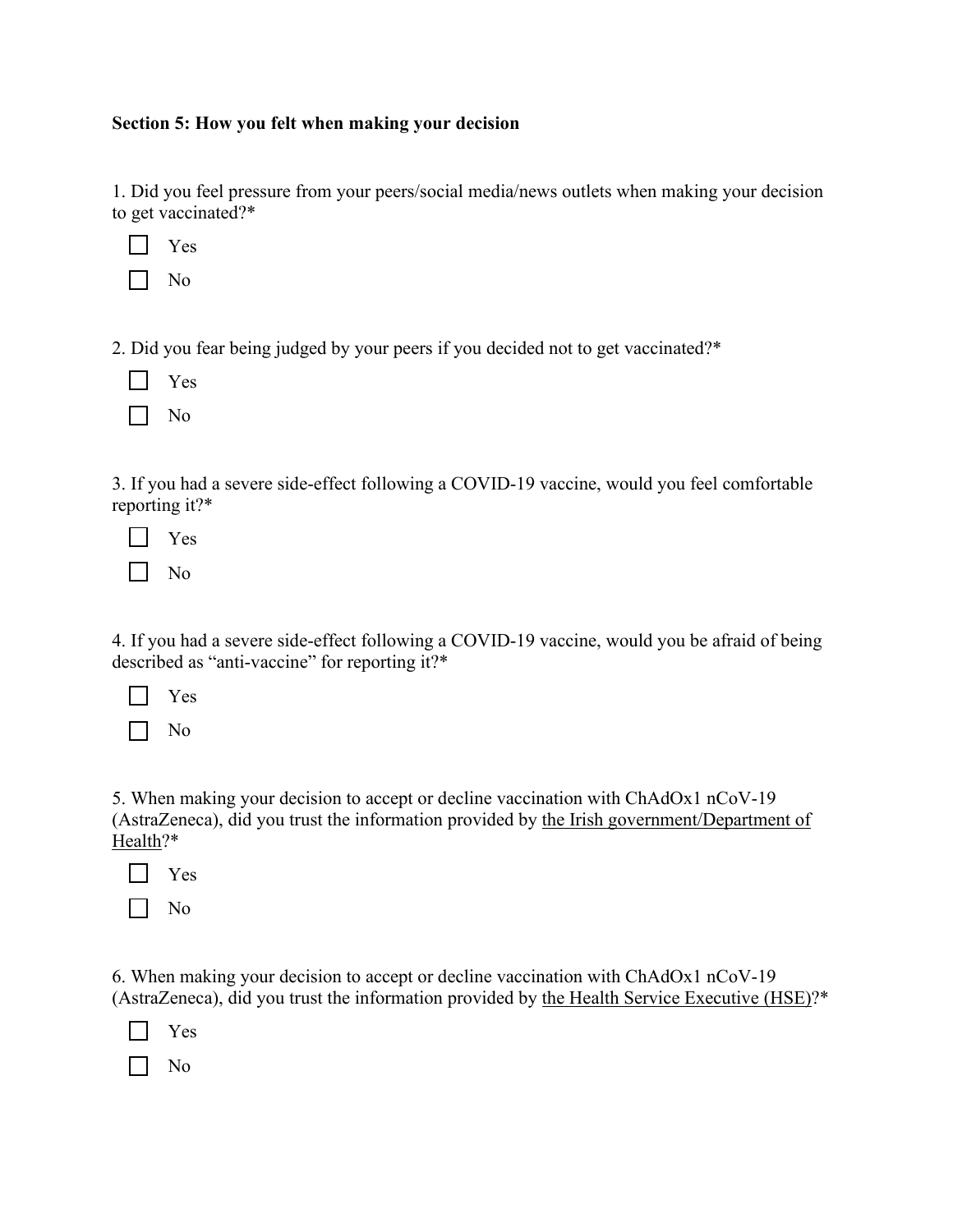7. When making your decision to accept or decline vaccination with ChAdOx1 nCoV-19 (AstraZeneca), did you trust the information provided by the National Public Health Emergency Team (NPHET)?\*

No

8. When making your decision to accept or decline vaccination with ChAdOx1 nCoV-19 (AstraZeneca), did you trust the information provided by your physician?\*

| Yes |
|-----|
| Nο  |

9. If a safety issue with ChAdOx1 nCoV-19 (AstraZeneca) were to arise, would you trust the Irish government/Department of Health to disclose this information to you in an honest and transparent manner?\*

Yes

No

10. If a safety issue with ChAdOx1 nCoV-19 (AstraZeneca) were to arise, would you trust the Health Service Executive (HSE) to disclose this information to you in an honest and transparent manner?\*

Yes

No

11. If a safety issue with ChAdOx1 nCoV-19 (AstraZeneca) were to arise, would you trust the National Public Health Emergency Team (NPHET) to disclose this information to you in an honest and transparent manner?\*

No

12. If a safety issue with ChAdOx1 nCoV-19 (AstraZeneca) were to arise, would you trust your physician to disclose this information to you in an honest and transparent manner?\*

Yes

No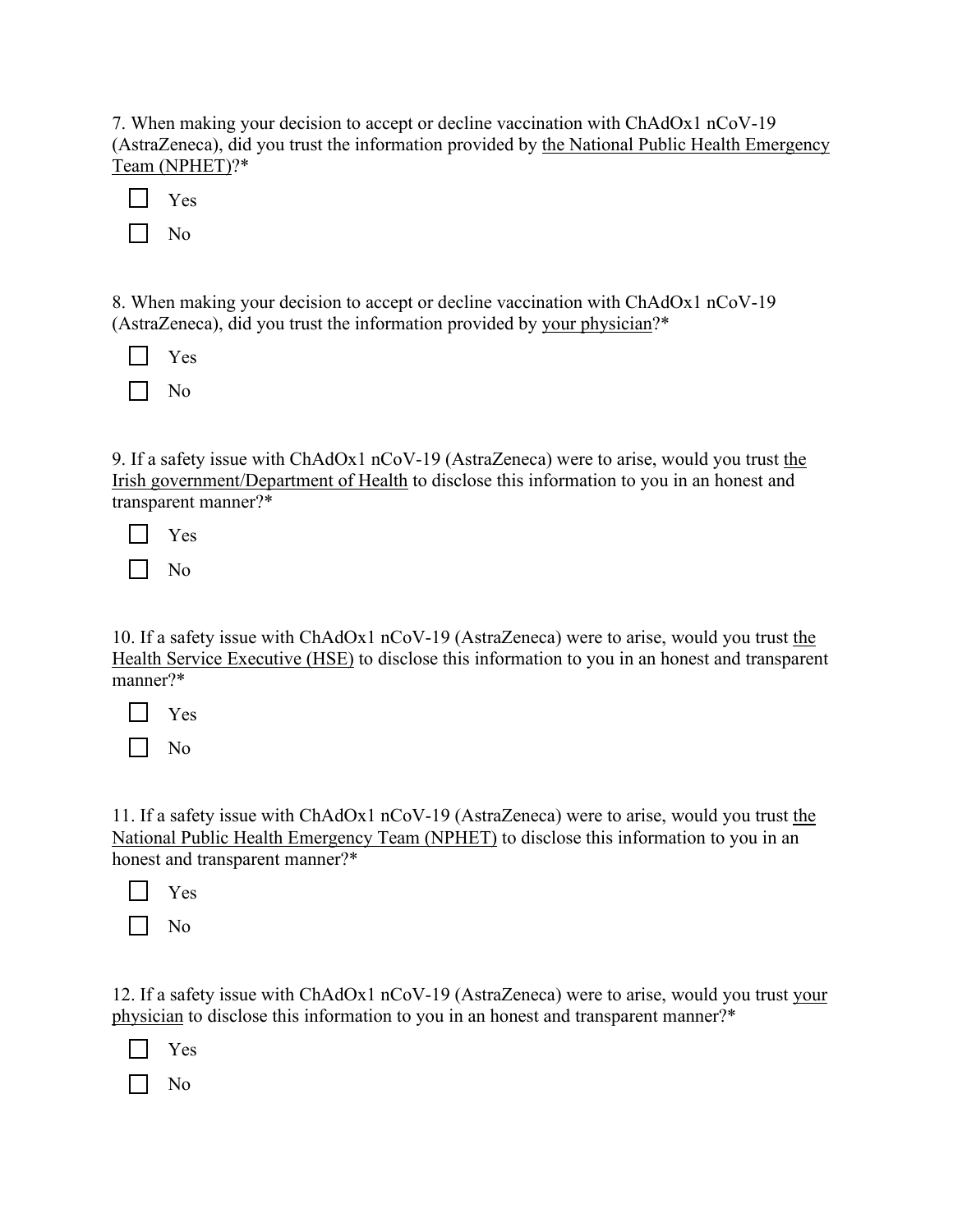### **Section 6: Your vaccine history**

- 1. Have you previously received the influenza ("flu") vaccine?
	- Yes
	- No
- 2. Have you received a vaccine of any description in the past 5 years?
	- Yes
	- No  $\perp$

3. If you answered "Yes" to the previous question, please select which vaccines you received in the past 5 years from the following list (if you answered "No" to the previous question, please skip to question 4 in this section)

- $\mathbf{L}$ Influenza ("flu") vaccine
- Pneumococcal vaccine  $\mathbf{L}$
- $\Box$  Hepatitis A/Hepatitis B vaccine
- Human papillomavirus (HPV) vaccine
- Tetanus ("lockjaw") vaccine
- Rubella ("German measles") vaccine
- *Haemophilus influenzae* type B (HiB) vaccine
- Herpes zoster ("shingles") vaccine
- Varicella ("chickenpox") vaccine
- $\Box$ Diphtheria, tetanus, and pertussis ("DTaP") vaccine
- $\Box$ Measles, mumps and rubella ("MMR") vaccine
- $\Box$ Yellow fever vaccine
- $\Box$ Dengue vaccine
- $\Box$ Polio vaccine
- $\mathbf{L}$ Other (please specify in the box provided)